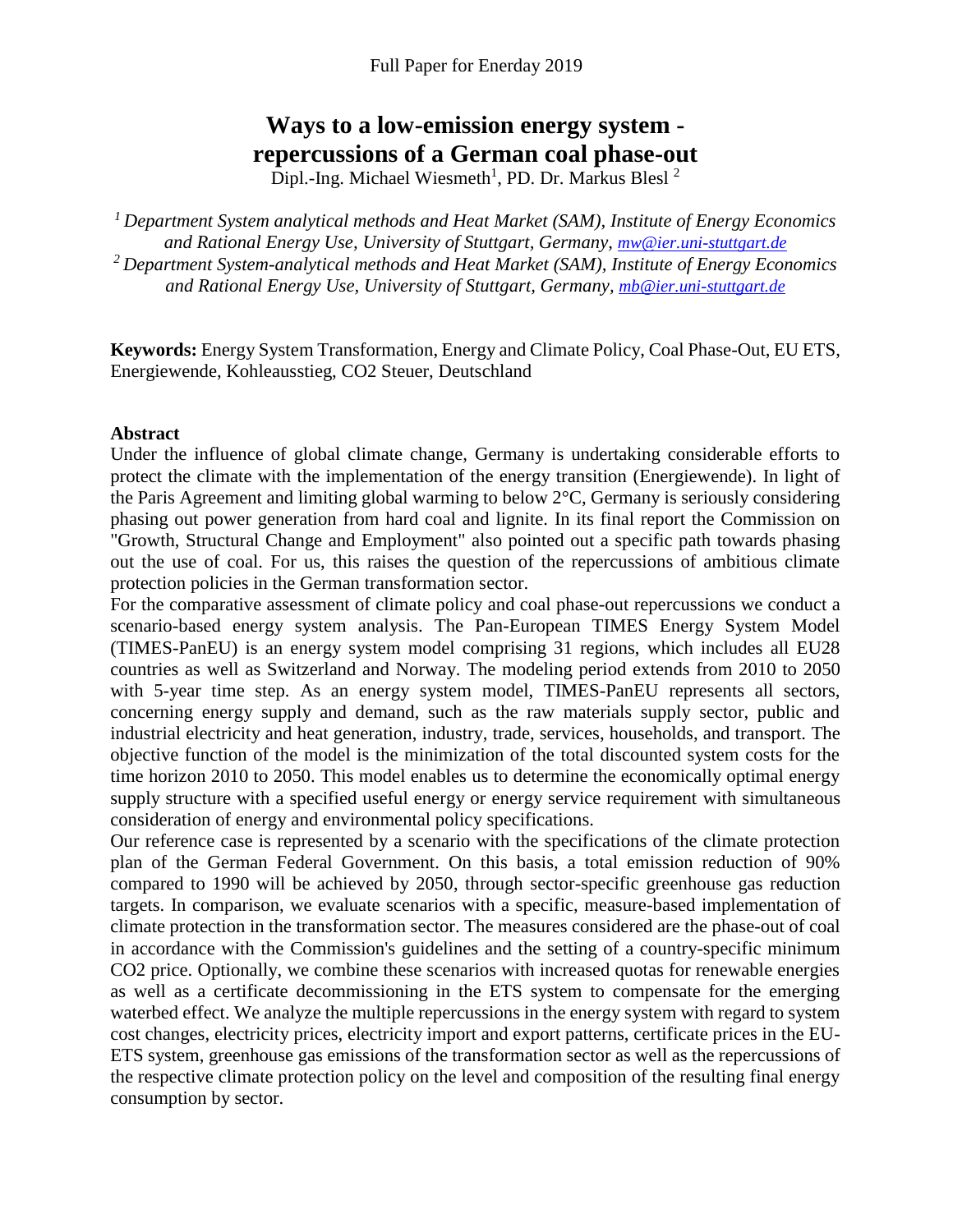### **Introduction**

Under the influence of global climate change, Germany is undertaking considerable efforts to protect the climate with the implementation of the energy transition (Energiewende). In light of the Paris Agreement and limiting global warming to below 2°C, Germany is seriously considering phasing out power generation from hard coal and lignite. In its final report the Commission on "Growth, Structural Change and Employment" also pointed out a specific path towards phasing out the use of coal.

In addition, there are currently growing numbers of supporters who are considering the introduction of CO2 pricing for Germany and are actively putting the issue up for discussion.

This raises the question of the repercussions of ambitious climate protection policies in the German transformation sector as well as their impacts on the final consumers as well as the interactions with the neighboring countries.

### **Model and Methods**

For the comparative assessment of climate policy and coal phase-out repercussions we conduct a scenario-based energy system analysis. The Pan-European TIMES Energy System Model (1) (TIMES-PanEU) is an energy system model comprising 31 regions, which includes all EU28 countries as well as Switzerland and Norway. Germany as a model region is further subdivided into Baden-Württemberg as well as the remainder of Germany. The modeling period extends from 2010 to 2050 with 5-year time step and 12 time steps intraannual resolution (four seasons and three daily time segments). As an energy system model, TIMES-PanEU represents all sectors, concerning energy supply and demand, such as the raw materials supply sector, public and industrial electricity and heat generation, industry, trade, services, households, and transport. The objective function of the model is the minimization of the total discounted system costs for the time horizon 2010 to 2050. The system optimization is being performed under perfect foresight.



*Figure 1 Simplified Reference Energy System (RES) of TIMES PanEU*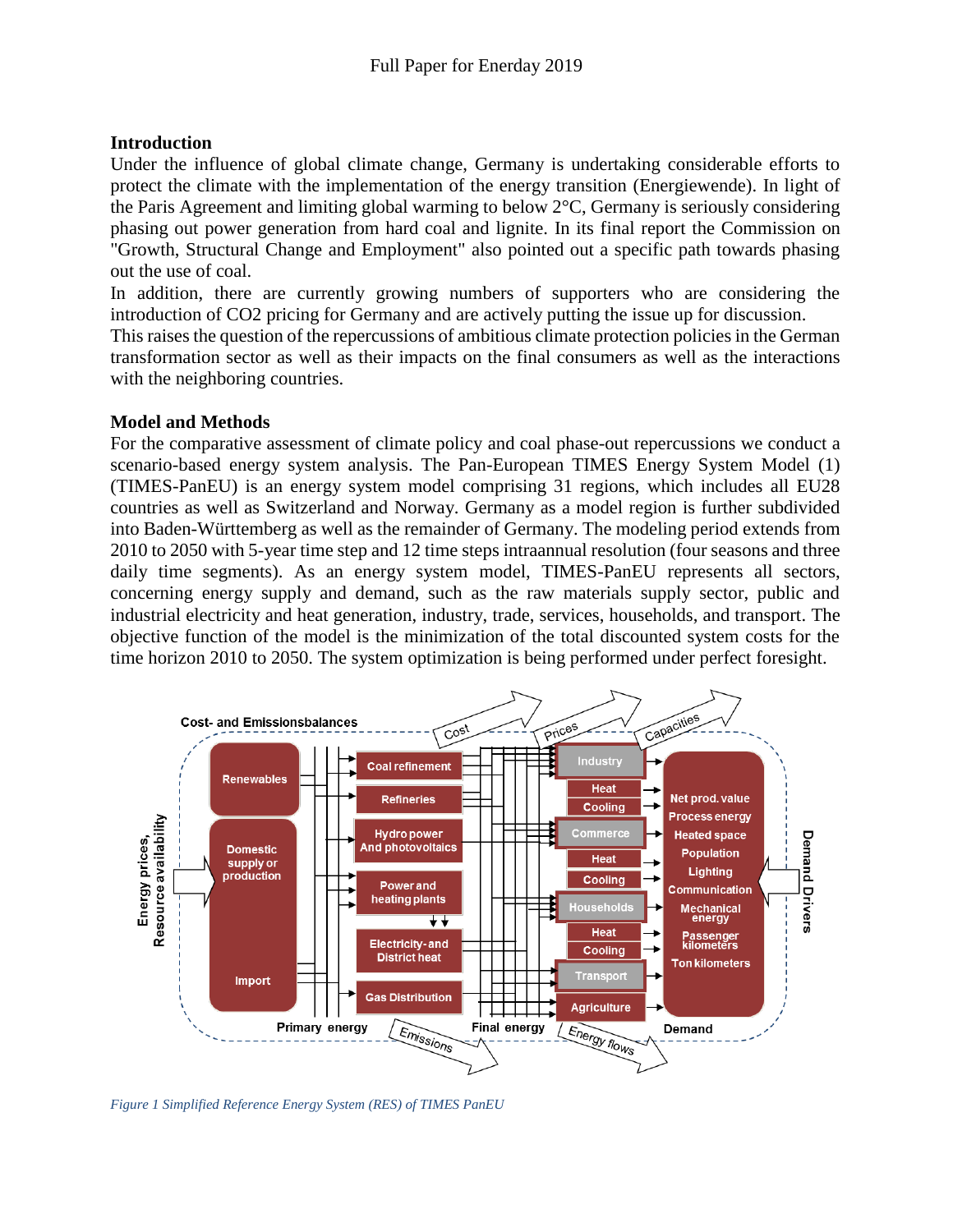This model enables us to determine the economically optimal energy supply structure with a specified useful energy or energy service requirement with simultaneous consideration of energy and environmental policy specifications.

| <b>Stellal IUS</b>           |      |                         |                  |            |                    |                        |  |  |  |
|------------------------------|------|-------------------------|------------------|------------|--------------------|------------------------|--|--|--|
| I. Baseline<br>and Reference |      | Germany                 |                  |            | European Union     | Scenario<br>Identifier |  |  |  |
|                              |      | Energy                  | Other<br>sectors |            | forerunners others |                        |  |  |  |
| baseline                     |      | <b>ETS</b>              | <b>ETS</b>       | <b>ETS</b> | <b>ETS</b>         | <b>ETS</b>             |  |  |  |
| Reference<br>Comparison      | case | $\frac{1}{2}$ for $ETS$ | KSP90            | COP        | <b>ETS</b>         | <b>REF</b>             |  |  |  |

| II. Intermediate Steps      | Germany    |                   | European Union |                    | Scenario<br>Identifier |
|-----------------------------|------------|-------------------|----------------|--------------------|------------------------|
|                             | Energy     | Other<br>sectors  |                | forerunners others |                        |
| <b>Quick Exit from coal</b> | CEX-Q      | KSP90             | COP            | <b>ETS</b>         | <b>CEX-Q</b>           |
| <b>CO2</b> pricing scenario | <b>COP</b> | KSP <sub>90</sub> | COP            | <b>ETS</b>         | COP                    |

| <b>III. Policy Packages</b> | Germany                           |                   | European Union |                    | Scenario<br>Identifier |
|-----------------------------|-----------------------------------|-------------------|----------------|--------------------|------------------------|
|                             | Energy                            | Other<br>sectors  |                | forerunners others |                        |
| With<br>measures            | accompanying CEX-Q<br>$+RES + CR$ | KSP90             | <b>COP</b>     | <b>ETS</b>         | $CEX-O+$               |
| With<br>measures            | accompanying COP<br>$+RES$ +CR    | KSP <sub>90</sub> | <b>COP</b>     | <b>ETS</b>         | $COP+$                 |

*Table 1 Scenario definitions for the energy system analysis*

**Scenarios**

Our analysis is based on a scenario comparison. For this purpose, we define a scenario framework with regard to energy policy measures at the level of Germany and the European Union. Our scenario framework is subdivided into three groups. First are the comparison scenarios (I), which serve as a reference against which we will measure the effects of energy policy measures in the transformation sector. The scenarios "ETS" and "REF" are to be mentioned here - on the one hand exclusively with the specifications from the EU ETS for all countries and sectors, as well as the measures already decided today (e.g. nuclear energy phase-out and renewable energy law promotion), on the other hand as "REF" scenario which makes specifications for the final consumption sectors in Germany following the climate protection plan of the Federal Government (2). To this end, a fixed greenhouse gas reduction target is set for each of the sectors. Together with corresponding measures in the transformation sector, a 90% reduction in greenhouse gas emissions compared to 1990 could thus be achieved for Germany.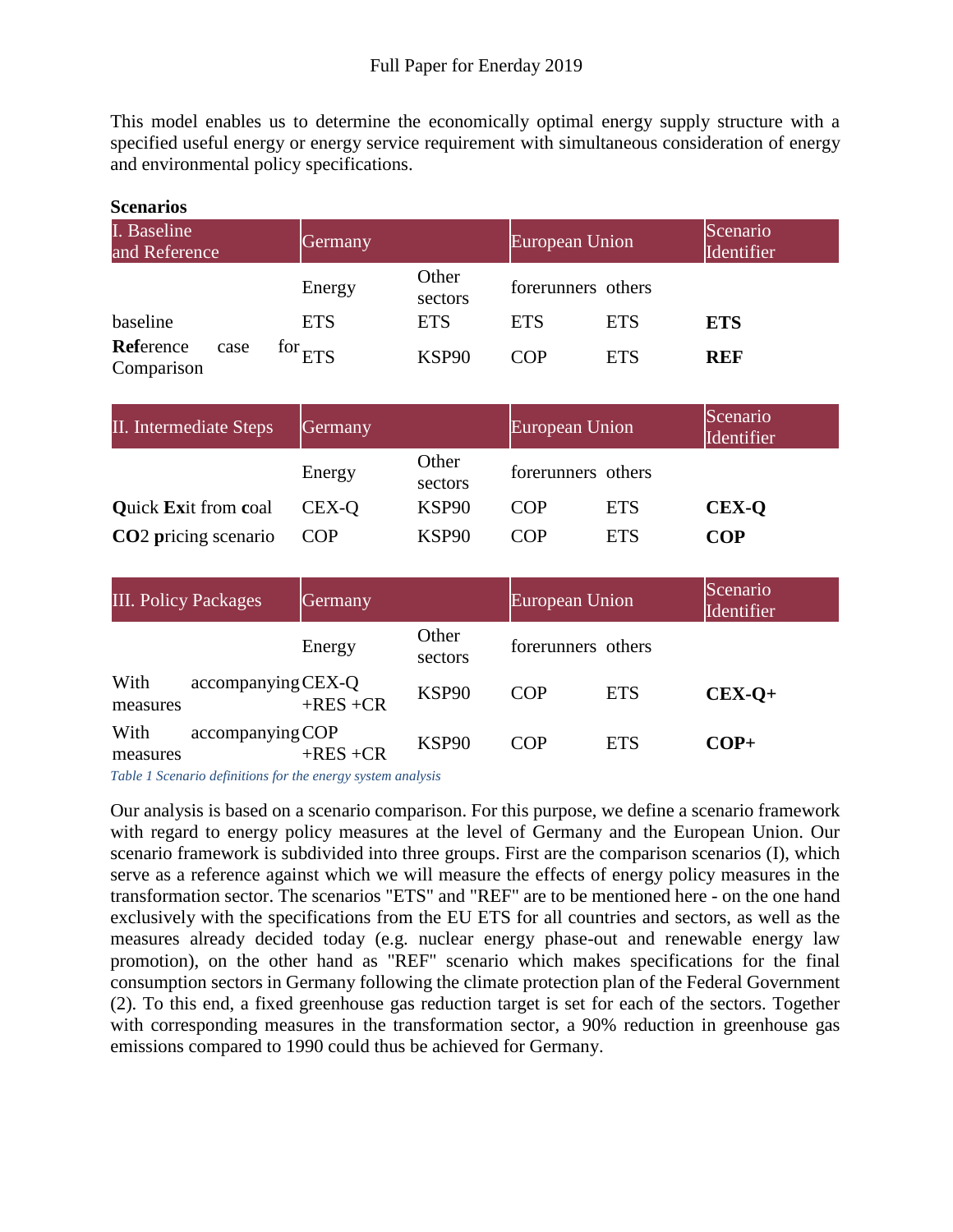| Sector<br>Year | <b>Buildings</b> | Transport | Industry | Agriculture |
|----------------|------------------|-----------|----------|-------------|
| 2030           | $-65%$           | $-40%$    | $-49%$   | $-34%$      |
| 2050           | $-94%$           | $-90%$    | $-81%$   | $-89%$      |

*Table 2 Sector specific Greenhouse gas mitigation targets in Germany (KSP90)*

Outside Germany, with the exception of the baseline scenario (ETS), the existence of a so-called forerunner alliance is assumed for all scenarios. These countries – namely Belgium, Denmark, France, Luxembourg, Netherlands and Sweden) set themselves a minimum CO2 price on all emissions, regardless of their origin. According to our assumption, this price will start in 2020 and then rise linearly from  $\epsilon$ 30 in 2020 to  $\epsilon$ 120 in 2050. In the COP and COP+ scenarios, Germany will also join this forerunner alliance.

| $CO2$ -<br>Minimum Price                                               | 2020 | 2025 | 2030 | 2035 | 2040 | 2045 | 2050 |
|------------------------------------------------------------------------|------|------|------|------|------|------|------|
| $\left[\frac{\epsilon_{2015}}{\iota}\right]$ t CO <sub>2</sub> -Equi.] | 30   | 45   | 60   | 75   | 90   | 105  | 120  |

*Table 3 Pathway for CO2-price of forerunner alliance from 2020 to 2050*

A second group is defined as the scenarios CEX-Q and COP. Here, two policy paths for the energy industry in Germany are examined. On the one hand in the scenario Quick Exit from Coal (CEX-Q) the option of early decommissioning of lignite and hard coal-fired power plants in the sense of the Coal Commission (3) and on the other hand in the CO2 pricing scenario (COP) the effects of a general CO2 price according to the forerunner alliance.

Apart from the energy industry requirements described above, they fully correspond to the REF scenario.



*Figure 2 Additionally installed renewable capacities (Wind and Solar) for +RES-Scenarios*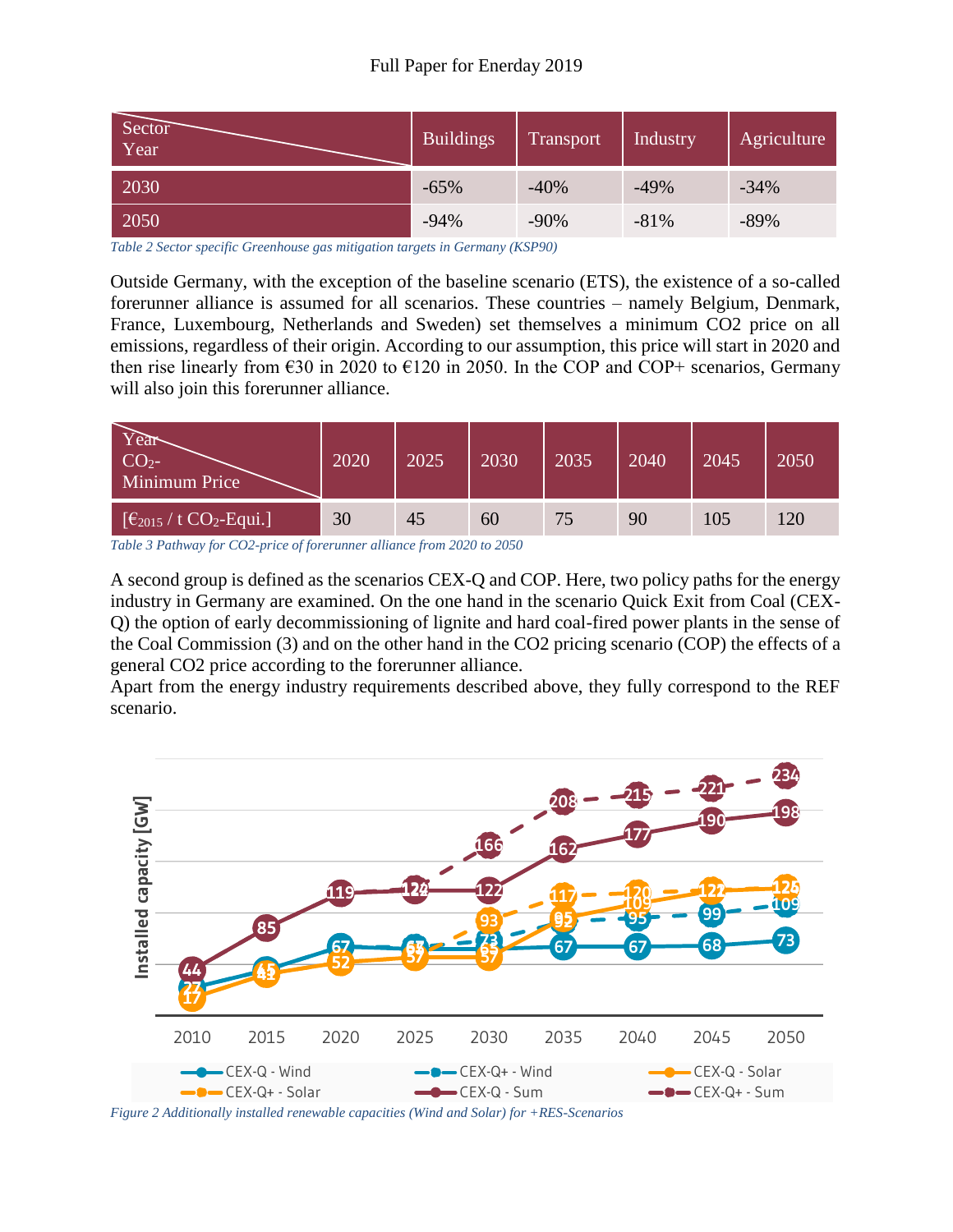In addition to our basic scenarios, ultimately we consider two further scenarios with so called accompanying measures. One of the accompanying measures is the increased promotion of renewable energies (wind and solar), parallel to the closure of coal-fired power plant capacities. In total, this corresponds to an additional installed capacity of around 40 GW from 2030 onwards. The share of renewable energies in electricity generation is specified, but the division between wind power and photovoltaics is based on cost-optimal aspects, model endogenous.

The second accompanying measure is the implementation of a certificate decommissioning in the EU-ETS system to compensate for the waterbed effect described in the following. The certificate decommissioning quantity is calculated on the basis of the greenhouse gas reduction achieved within Germany in the scenarios CEX-Q and COP compared to the REF scenario.

#### **Results**

### **Greenhouse gas emissions of the conversion sector**

The development of greenhouse gas emissions (power plants, heating plants, refineries,) in the German transformation sector is to be regarded as the primary indicator of compliance with the targets. In order to achieve a reduction of 90% in 2050 compared to 1990 together with the given sector targets, the level of about 20 Mt. p.a. would have to be reached.

Starting with the ETS scenario, there is a relative standstill in emissions reduction between 2020 and 2030, partly due to the effects of Germany's phasing out of nuclear energy and the corresponding replacement of the electricity lost by fossil fuels with associated higher emissions. In comparison, in the REF scenario even higher emissions in the transformation sector are shown in a counterintuitive way. As will be shown subsequently, this can be explained by the fact that final energy consumption must be decarbonized massively by the CSP90 target in the final consumption sectors. This is done using electrification and district heating, as these energy sources are emission-free locally. Emissions are thus indirectly transferred to the transformation sector for us, this in turn means that successful decarbonization of final energy consumption significantly increases the pressure to act in the energy industry.



*Figure 3 Greenhouse gas emissions of the Conversion Sector from 2010 to 2050 by Scenario*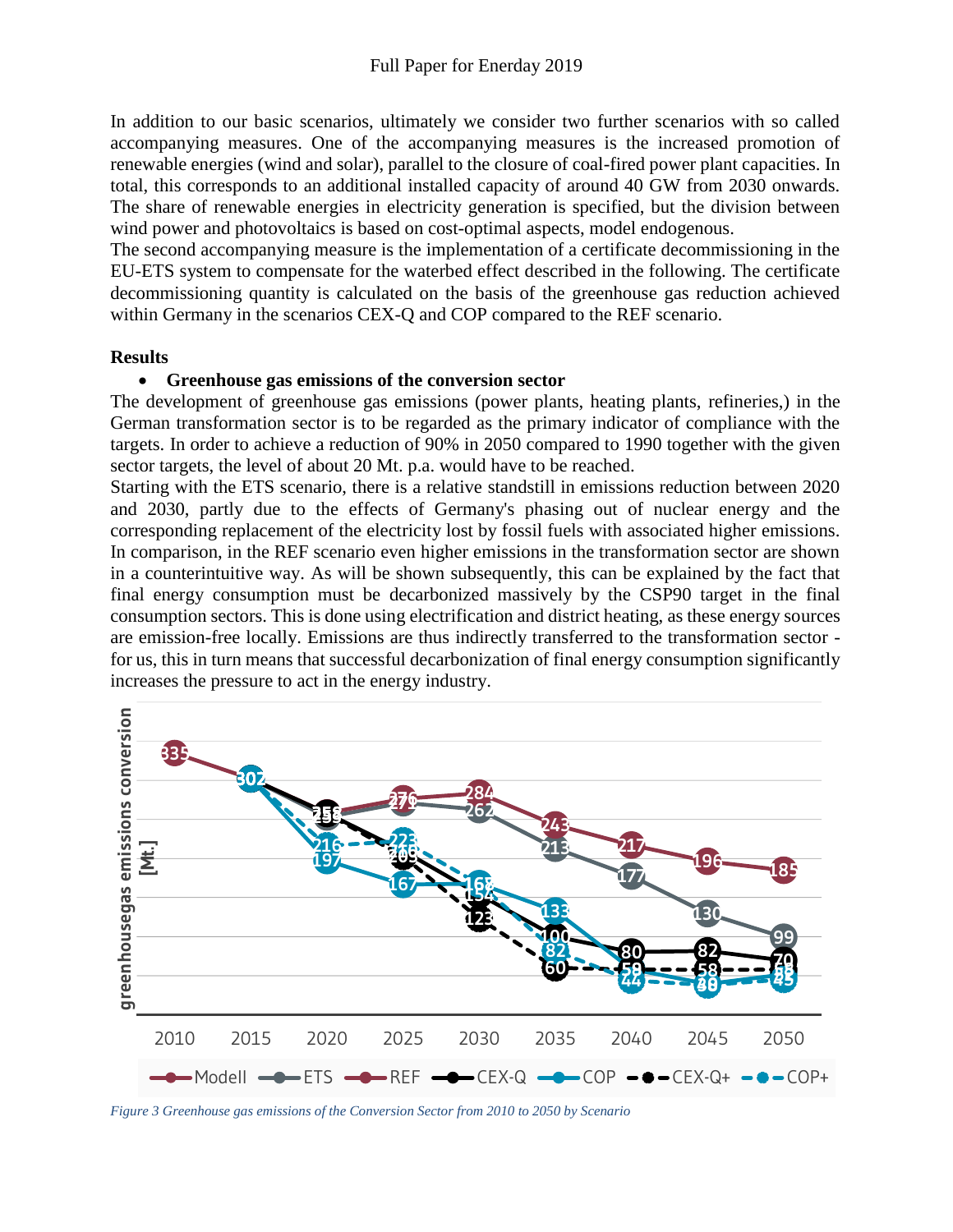In comparison, the scenarios CEX-Q and COP and their corresponding adaptations with accompanying measures deliver very significant greenhouse gas reductions. The CEX-Q scenarios show a relatively uniform decline up to 2035 / 2040, corresponding to the decommissioning of coal-fired power plant capacities. Subsequently, the CEX-Q scenarios lose a great deal of momentum and emissions remain on a plateau, as no further capacities can be shut down from now on, meaning that the measure has been used to the full extent possible.

The COP scenarios, on the other hand, show a similar level, but a much more undulating course. This can be explained by the fact that above a certain CO2 price level, lignite and hard coal capacities are first pushed out of the system, while the shutdown of further capacities results only after a significantly higher price level.



### **Electricity generation by energy carrier**

*Figure 4 Electricity Generation by Energy Carrier and Scenario from 2010 to 2050*

If we now take a closer look at the development of electricity generation in some scenarios, we can see that, in general, the level of electricity consumption is generally within a corridor of 550 to 650 TWh/a. What all scenarios have in common is that consumption levels will stagnate initially until around 2030 or even decline somewhat as a result of energy efficiency improvements. In the further course of time, there will then be a sometimes significant increase, due to the fact that further decarbonization of final energy consumption will then require electrification (e.g. by electric vehicles and heat pumps).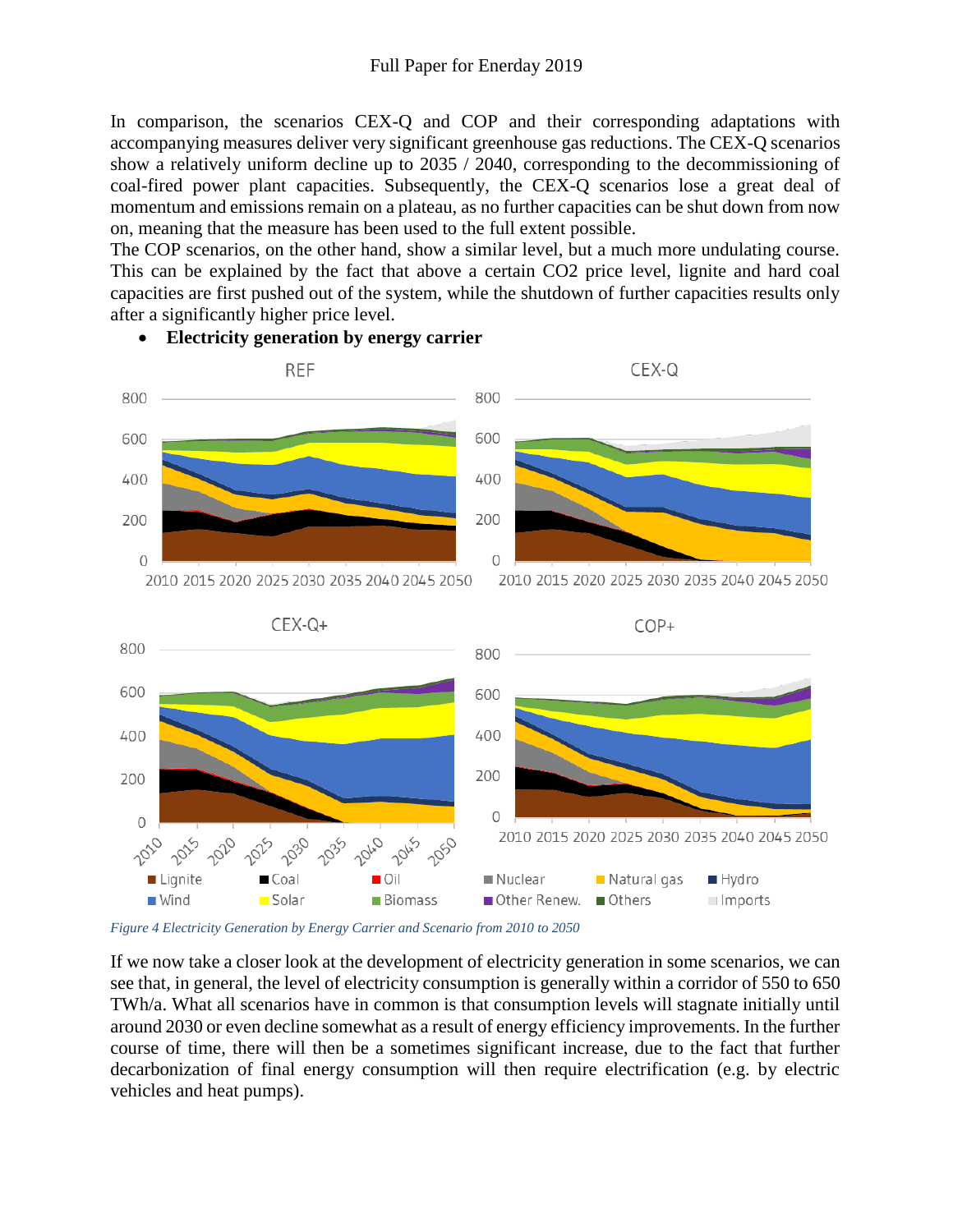In the REF scenario we see an unbroken dominance of lignite use well into the future. The phaseout of nuclear energy will be compensated by increased use of lignite and hard coal. Only then will the use of wind power and photovoltaics increase sufficiently to displace at least hard coal to a large extent from electricity generation.

The CEX-Q scenario, in which the complete phase-out of the use of lignite and hard coal takes place by around 2035, represents a clear break in this respect. It is obvious here that compensation for the loss of electricity generation capacity is only to a small extent provided by renewable energies and that instead natural gas is mainly used as an energy source. While electricity generation from natural gas reaches its peak between 2030 and 2040, a significant decline in generation is already discernible by 2050. Also visible is a constantly rising block of electricity from electricity imports - this shows a possible dependence on imports which will be analyzed in more detail below.

In the CEX-Q+ scenario, on the other hand, we can observe a significantly higher use of wind power due to the accompanying measures. This significantly mitigates the interim high in natural gas electricity generation described in the CEX-Q scenario, and also means that domestic German electricity generation is sufficient to avoid provoking any further import dependency.

Finally, a look at the COP+ scenario shows that a CO2 minimum price can also lead to an early shutdown of coal-fired power generation. In contrast to the CEX-Q scenarios, the phase-out will take about 5 years longer until 2040, with the hard coal-fired power plants ceasing operation earlier and lignite use only ceasing subsequently. With regard to electricity generation from natural gas, a very low level is also visible here, which is comparable to the REF scenario - an interim high in the use of natural gas is thus ruled out, as the decommissioning of coal-fired power plants is in better alignment with the expansion of renewable energies. Electricity imports from abroad will be visible from 2040 onwards, but are generally at a rather low level.



# **The Waterbed Effect**

*Figure 5 Redistribution of Greenhouse gas emissions within the EU-ETS by country due to the Waterbed Effect (Scenario CEX-Q)*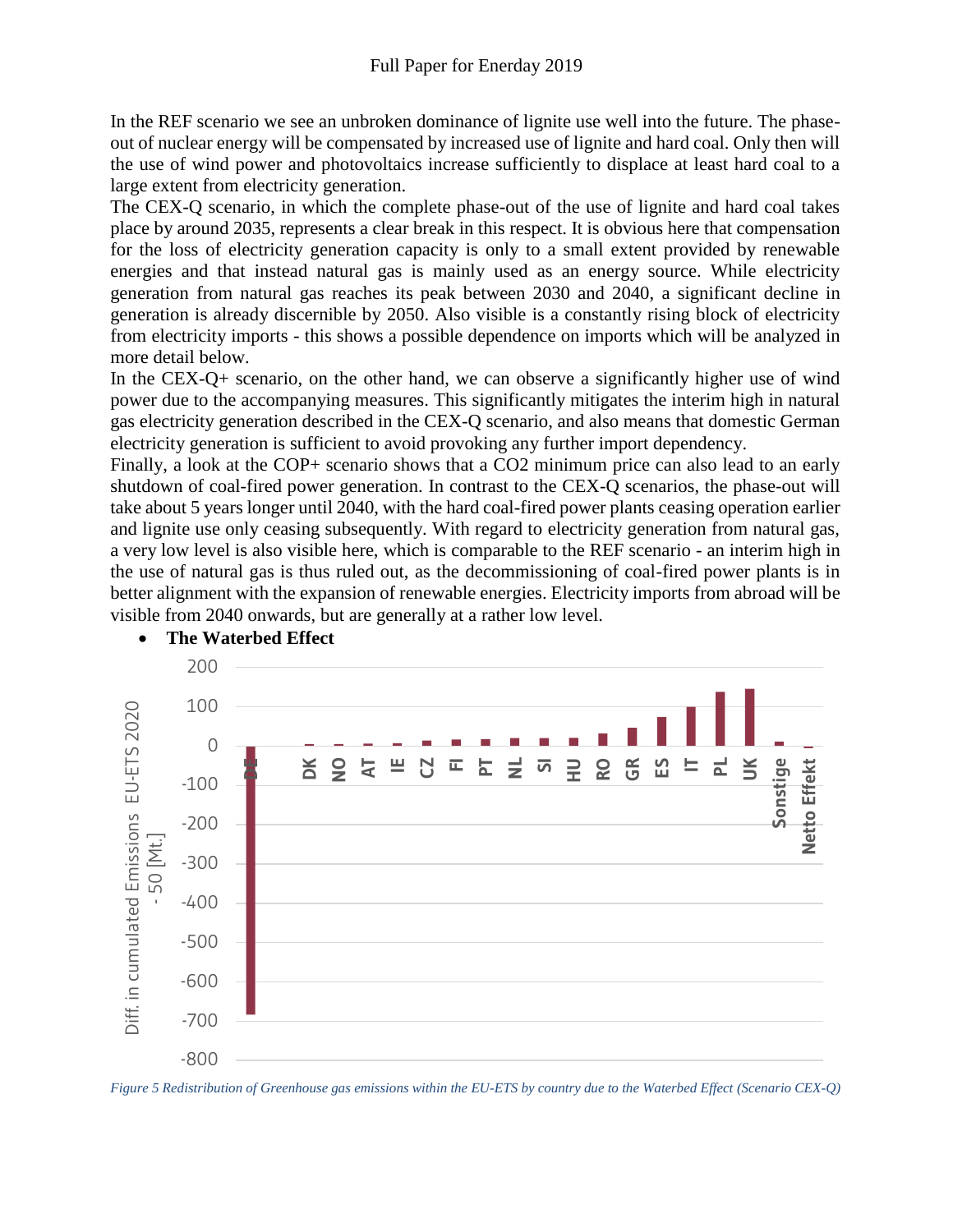A notable side effect of a rapid coal phase-out or a unilateral reduction of greenhouse gas emissions is the so-called waterbed effect. The accelerated phase-out of coal-fired power generation in Germany leads to the desired reduction of greenhouse gas emissions within Germany, but at the same time also reduces the demand for certificates in the EU ETS. This in turn lowers the price of certificates, which the other participating countries are seeing clearly. This in turn reduces the need to reduce emissions in these countries. Ultimately, there is a redistribution effect, which in our model leads to noticeable increases in emissions in the United Kingdom, Poland, Italy, Spain and Greece.

In total, the CEX-Q scenario for Germany results in cumulative emissions reductions of 680 Mt (2020 - 2050) compared with the REF scenario, but the resulting net effect in the ETS system is non-existent.

It can thus be stated that the unilateral withdrawal of coal without a corresponding certificate decommissioning would probably have no significant net effect. This shows that a coal phase-out scenario only with simultaneous certificate revocation is a sensible climate policy measure.



### **Electricity Import balance**

*Figure 6 Net electricity imports of Germany by scenario from 2010 to 2050*

As has already become apparent when looking at the electricity generation volumes, there can be very significant differences between the scenarios with regard to the import and export balance in electricity trading. At the lower end of the scale, with net exports high for a long time, are the ETS and REF scenarios - this represents a continuation, so to speak, of the current balance sheet situation. On the other hand, the scenarios CEX-Q and COP rank at the opposite end with significantly high net imports - here an import dependency of up to about 25% of domestic electricity consumption is achieved. The reason for this is that in the unilateral exit from coal, the loss of generation capacity from coal is compensated not only by natural gas power plants but also by foreign generation. We are benefiting from this effect through falling ETS certificate prices (keyword: waterbed effect). The COP scenario also indicates that electricity generation in neighboring countries is significantly cheaper.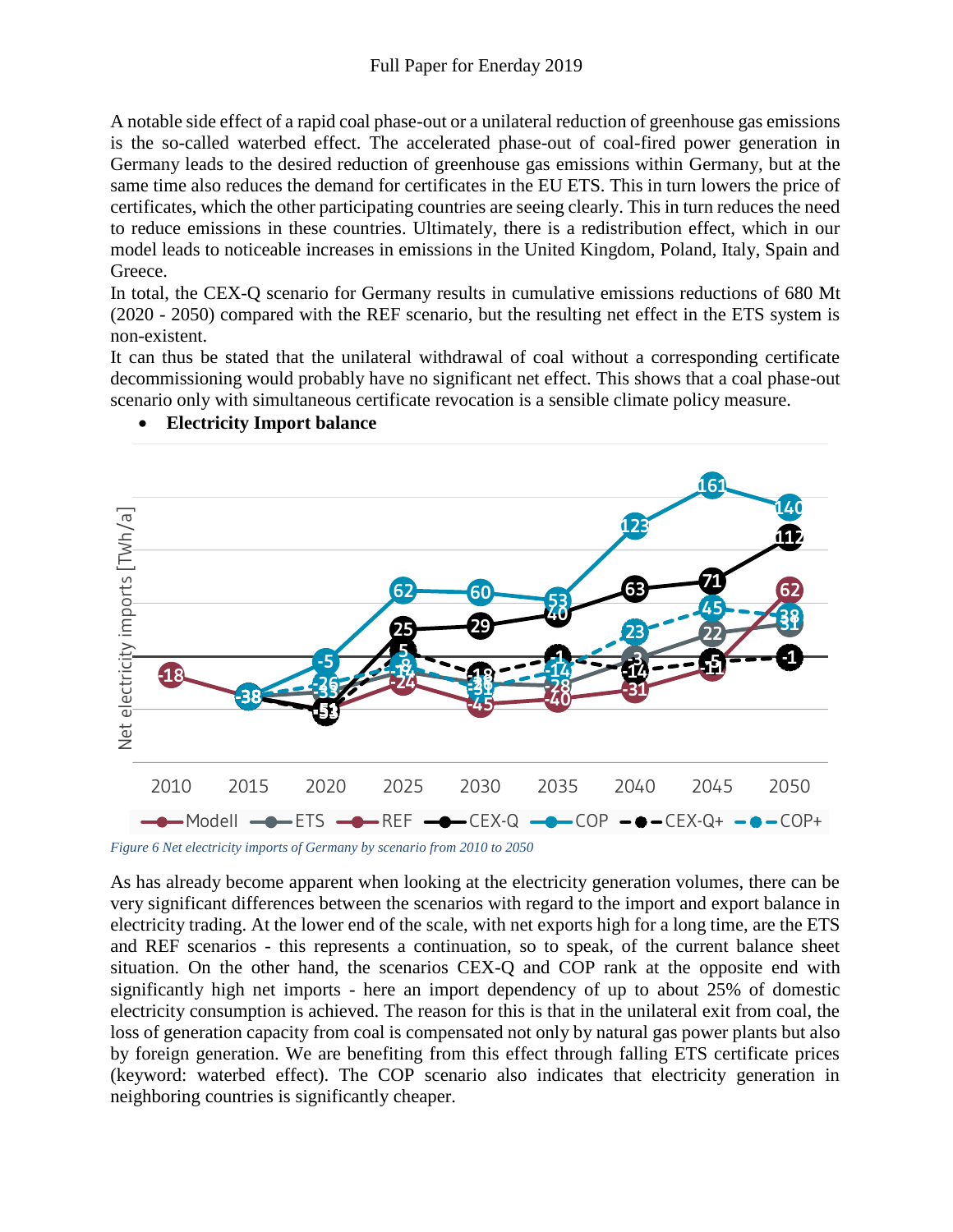Here, the scenarios with accompanying measures can ensure a significantly more balanced balance. On the one hand, the decommissioning of certificates raises the costs of electricity generation abroad relative to Germany to a higher level; on the other hand, an increased share of renewable energies in Germany also leads to a higher generation potential. The CEX-Q+ scenario therefore results in a fully balanced import balance, while the COP+ scenario at least significantly reduces foreign dependency and can thus be reduced to a normal level.



**Natural Gas Primary Energy Consumption**

*Figure 7 Primary Energy consumption of natural gas by scenario from 2010 to 2050*

A look at the primary energy consumption of natural gas provides further interesting findings. When looking at electricity generation, it has already become apparent that the scenarios have a strong influence on electricity generation from natural gas - this is also clearly reflected in the primary energy demand. In general, it can be seen that natural gas use between 2020 and 2040 is on a slow downward trend, which will gain further momentum after 2040. In contrast, the CEX-Q scenarios, in which natural gas could experience a significant interim high between 2025 and 2045, show a strong deviation. So while the use of natural gas without CCS will no longer be compatible with ambitious climate protection efforts in the long term, there is a clear danger that an extensive natural gas infrastructure will be created for short periods of time, which will have to be shut down again before it reaches its natural lifespan. Here, too, it can be observed that the accompanying measures in the CEX-Q+ scenario are suitable for significantly mitigating this potentially unfavorable development.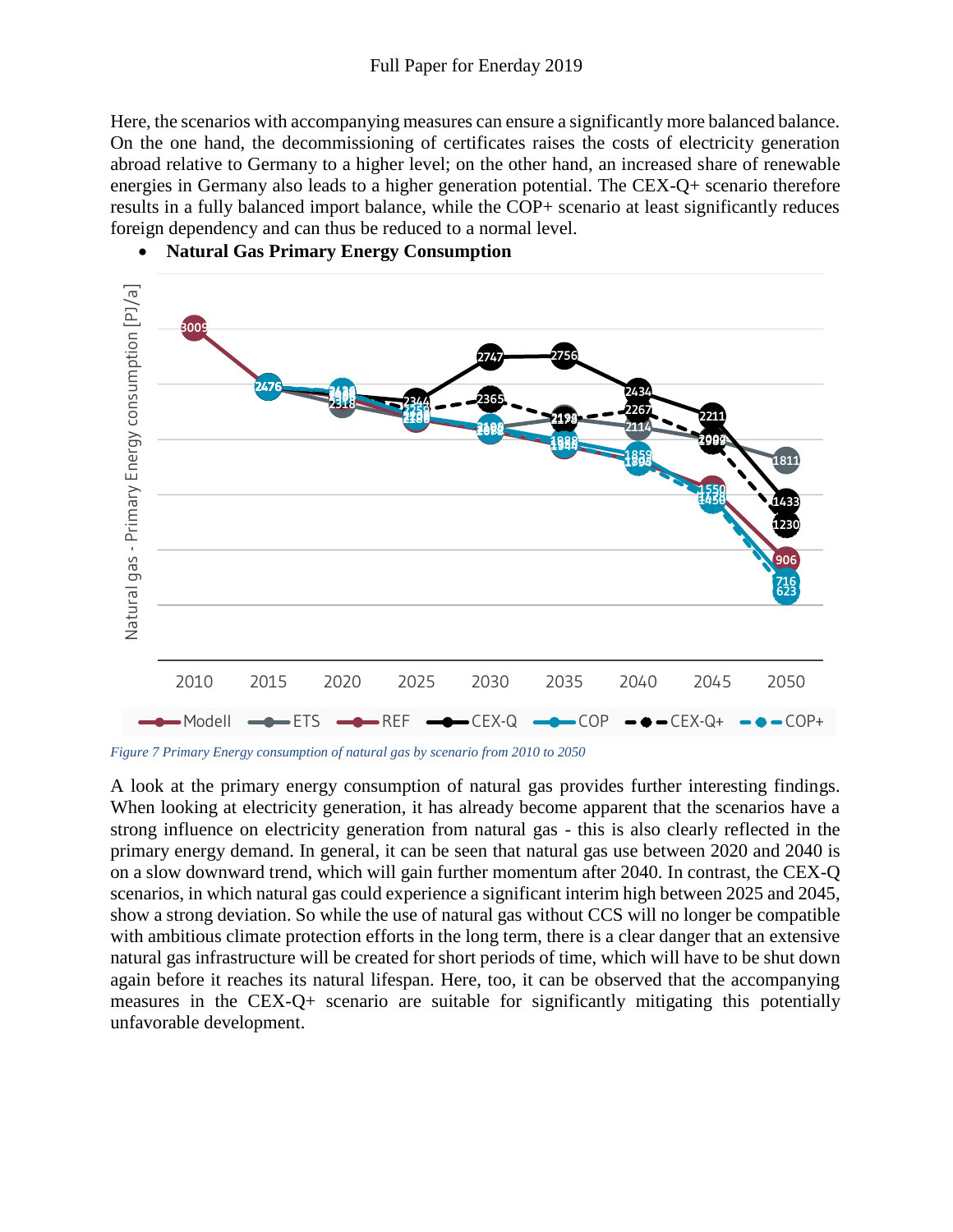

*Figure 8 District Heat generation in Heat plants and Combined Heat and Power (CHP) in Germany by energy carrier*

Another area in which the withdrawal of coal will have an impact is the heating market and the provision of local and district heating. In general, we can observe a similar trend here as in electricity generation. After initial stagnation or slight declines, attributable to increased energy efficiency in the use of space heating, a certain renaissance of district heating is taking place after 2030, driven by decarbonization efforts. This is based on the increasing use of large heat pumps and geothermal energy.

In the reference scenario, however, there is still extensive use of coal for district heating (CHP) until 2050. A generally comparable level can be observed in the CEX-Q scenario, where coal CHP plants are substituted by natural gas CHP plants - this results in the already described effect of the interim high of natural gas utilization around 2025 to 2045.

In contrast, a significantly lower level of district heating utilization can be observed with CO2 pricing (COP), accompanied by a lack of expansion of the natural gas CHP infrastructure. If one now considers the scenarios with accompanying measures, i.e. CEX-Q+ versus CEX-Q and COP+ versus COP, the course of generation from heating plants, coal-fired power plants and renewables is almost unchanged both times compared to the respective basic scenario. However, there are visible changes in district heating from natural gas CHP plants, which is slightly lower than in the respective basic scenarios. It can therefore be concluded that the accompanying measures reduce the economic efficiency of natural gas CHP plants and thus district heating in general compared with near-consumption generation, e.g. from heat pumps.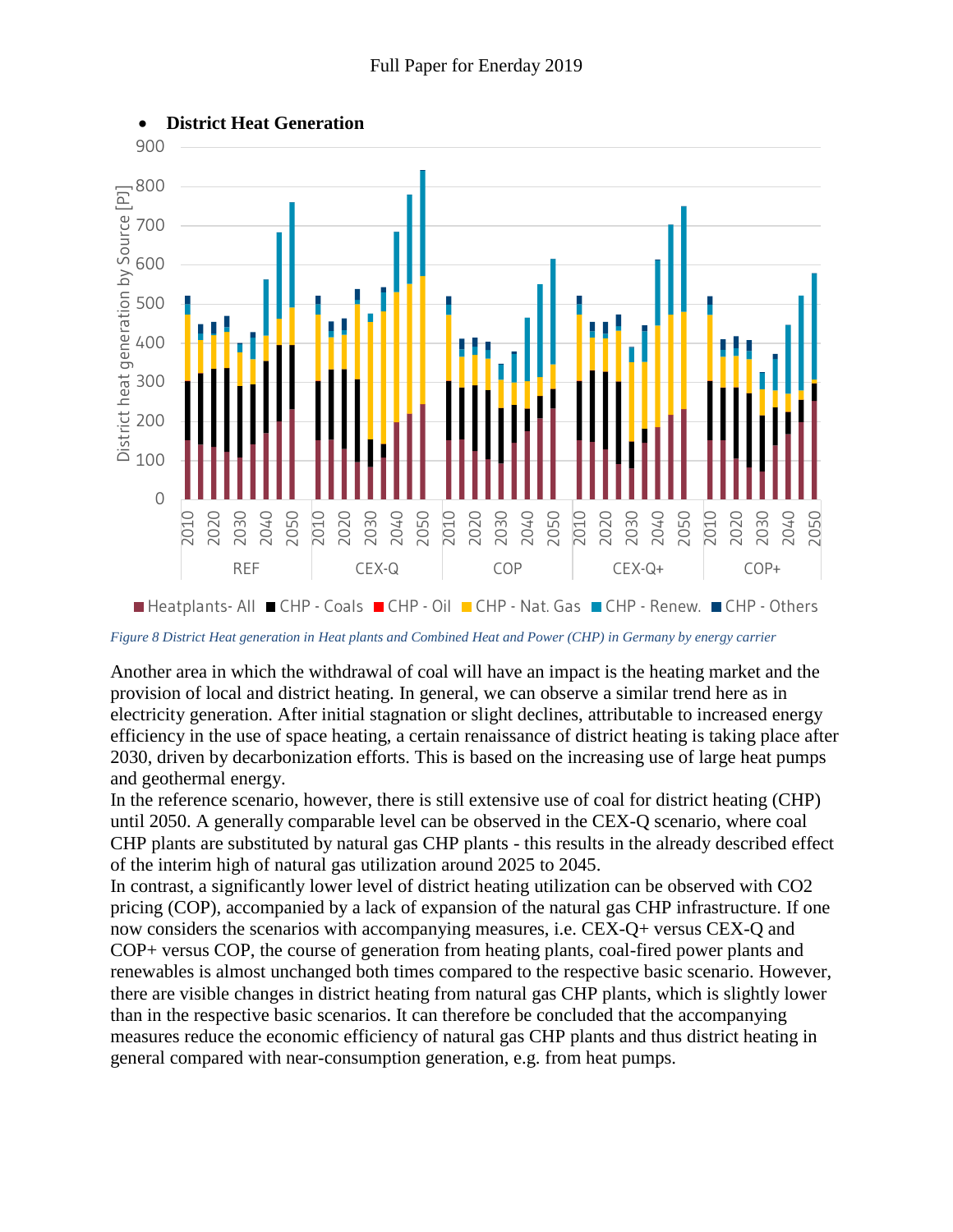| <b>Scenario</b>                                                                           | <b>CEX-O</b> | <b>COP</b>            | $CEX-O+$            | $COP+$                |
|-------------------------------------------------------------------------------------------|--------------|-----------------------|---------------------|-----------------------|
| additional costs<br>compared to REF                                                       | $165$ Bn. €  | 351 Bn. $\epsilon$    | 272 Bn. $\epsilon$  | 393 Bn. €             |
| back<br>$+$<br>preparedness $ 17 Bn \text{m} \epsilon$<br>up<br>(Sicherheitsbereitschaft) |              |                       | 17 Bn. $\epsilon$   |                       |
| subtotal                                                                                  | 182 Bn. €    | 351 Bn. $\epsilon$    | 289 Bn. $\in$       | 393 Bn. $\epsilon$    |
| - revenue from CO2-Price                                                                  |              | $-128$ Bn. $\epsilon$ |                     | $-110$ Bn. $\epsilon$ |
| <b>SUM</b>                                                                                | 182 Bn. €    | 223 Bn. $\epsilon$    | 289 Bn. $\epsilon$  | 283 Bn. $\epsilon$    |
| per annum $(30a)$                                                                         | 6 100 M. €   | 7430 M. €             | 9 630 M. $\epsilon$ | 9 430 M. €            |

# **Resulting System Cost**

*Figure 9 Additional System cost compared to REF-Scenario for Germany*

Finally, if we consider the system costs incurred, it becomes clear that the pure CEX-Q coal exit scenario is by far the most economic scenario for the German energy system. The cumulated additional costs compared to the REF scenario amount to only about  $\epsilon$ 165 billion - however, it should be noted that this scenario cannot have a net effect within Europe due to the waterbed effect and leads to a high import dependency and should therefore not be considered.

From the point of view of the actors in the energy system as the second most favorable scenario, the scenario CEX-Q+ with about  $\epsilon$  272 billion follows. The COP and COP+ scenarios lag far behind, with additional costs of around €350-390 billion.

Here, however, it should be noted that the costs of the COP scenarios also include payments for emission rights, which in turn would be available at the state level as corresponding revenues and could be used for redistribution, subsidization measures or socially acceptable balancing of the additional burdens. It should also be taken into account that in the coal phase-out scenarios additional costs could be incurred through compensation payments for the consequences of the regulatory coal phase-out. Ultimately, a comparison of the two scenarios with accompanying measures reveals similar final costs of around  $\epsilon$ 289 billion (CEX-Q+) and  $\epsilon$ 283 billion (COP+), respectively, whereby the burden on individual actors can differ significantly and depends on the form in which the additional revenues from emission rights would be used. At the annual observation level, this results in additional costs of around  $\epsilon$ 10 billion p.a. for the implementation of climate policy measures in the energy sector.

### **Discussion and Conclusion**

We conclude that a German Coal phase-out can be an effective short-term measure on the road to climate protection (CEX-Q), which will result in the significant reduction of German conversion sector emissions. However negative side effects like rebound effects, the reduction of EU-ETS CO2 price (waterbed effect) and increased electricity imports would severely impact the long term effectiveness of such a scenario. Especially the replacement of coal in power generation and district heating by natural gas, albeit this has no long-term viability after 2040 as well as the redistribution of emissions within Europa call for accompanying measures like certificate revocation and the expansion of renewables, which as shown can significantly mitigate the undesirable side effects. The accompanying measures lead to a reduction of rebound effects in electricity generation, as well a balanced electricity trade. EU-ETS certificate revocation in particular eliminates the transfer of emission quantities to other European countries (waterbed effect).